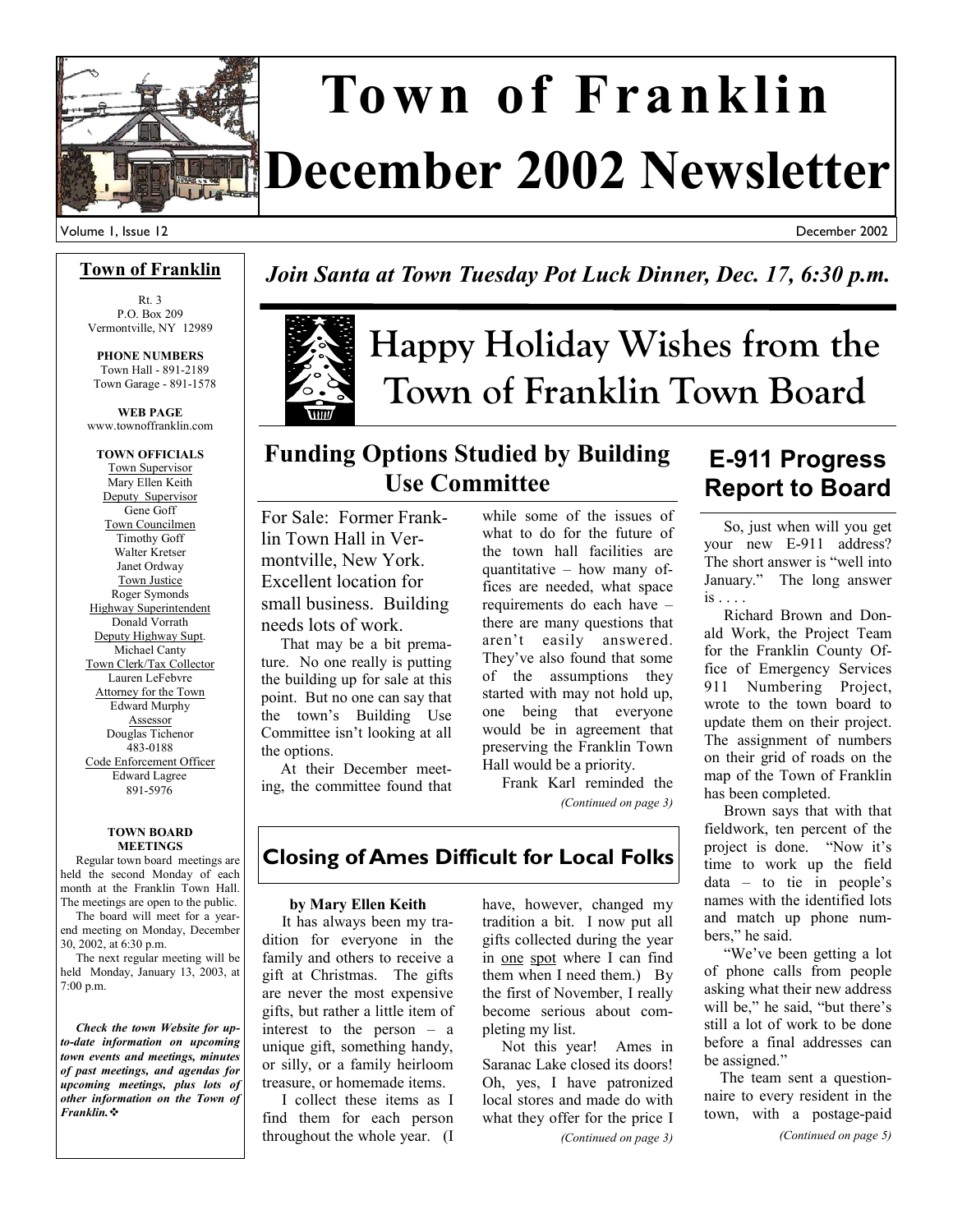### **Town of Franklin Youth Are The Best! Thanks for Support!**

#### **by Lorraine Rumble**

 Local government and community life can be taken for granted. It's easy to live day to day and fret over what "they" do and "they" don't do. A lot of people work hard to keep things going in the Town of Franklin, and most of them are volunteers.

 They stock shelves at the food pantry, bring shovels and rakes to the rec park, stir pots and make up salads at fundraising dinners, and put their heads together with councilmen on town committees.

 Among the those who come out to volunteer, many of them are our town youth. With school and sports and homework and clubs, most of these kids already have busy lives, but still they come out to help when we need them. Some of them come with their parents, and some come on their own.

 Tyler Peck, Brittany Yando, Karyssa Tuthill, and Autumn Martin braved cold rain last May to help pick up on roadside litter day. Maryssa Romeo, Harley Stankus, Bryon and Tim Keith, and Danny and John Keith help at the food pantry. Autumn and Veronica LeFebvre were on hand helping mom at the Easter egg hung, at Town Tuesdays and at the town picnic. Help from Brooke Sy-

monds and Josh Euber was invaluable at fundraising dinners. Thank you, Forest Fitzsimons, for the music at the town picnic.

 We will all benefit for years to come from Bryon Tuthill's and Clayton Smalley's Eagle Scout projects.

 Then there was the biggie. Town kids who showed up, along with many of the above mentioned, to help with the Halloween Haunted House included Hannah Arnold, David Bova, Ian Fadden, Lauren Garrow, Carrie Neill, Brent Peckham (OK, you didn't make it on the big night, but you had some great ideas to add at one of the pre-planning meetings), Hannah Sporn, Cheryl Wilson, and Mallory Yando. These kids came to several planning meetings and set-up nights.

 And thanks to Cathy King for coming to the planning meetings and helping at the Haunted House. Although she is now a young lady, Cathy has always been an enthusiastic and dependable volunteer.

 Congratulations to the parents for raising such wonderful kids. Whether they stay in town or move on when they grow up, these kids give us a lot of faith that our future will be in good hands*.*

*(It's inevitable that I missed a name or two. Let me know. I'll say a special Thank You in the next issue. –Lorrie.)* 

### **Help Wanted**

The Saranac Lake Adult Center is in need of volunteer drivers for its Meals on Wheels program. Delivering weekday noon meals to homebound senior citizens can be a rewarding experience. Mileage is paid through the RSVP Program. To find out more about this unique way to help older folks, call Betty at 891-2980.

### **Upcoming Dates At A Glance**

- Town Tuesday Dec. 17 Pot Luck supper 4:00 7:00. Santa will arrive at 6:30 with gifts.
- Gift wrapping, Wednesday Dec. 18, 7:00 9:00 (The town hall will be opened to anyone who would like to bring gifts and supplies and wrap their gifts at the town hall – away from family and kids, and using the big tables.)
- End of Year Board Meeting Monday, Dec. 30, 6:30 p.m. To be followed by Public Hearing on Grievance Day date change To be followed by Public Hearing on Adelphia contract
- Building Committee Meeting Wednesday, Jan. 8, 6:30 p.m.



#### **by Shir Filler**

 The Town of Franklin Scholarship Committee has accomplished a lot in 2002. Though committee chair Reid Fitzsimons went off to take part in medical missions in Guatemala and now Kenya, the committee also gained new members Walt Kretser and Lorrie Rumble. They joined continuing members Fran Oliver and Al Berg, while Shir Filler stepped into the role of chairperson.

 In May, the committee awarded three \$250 scholarships, to Kelley Moore, Stephen Gothard, and Reiko Rexilius-Tuthill, all students at North Country Community College. The deadline for the next round of scholarship applications is April 1, 2003, and any student residing in the Town of Franklin who has completed at least one semester of post-high school education with at least a B average and who is not on a full scholarship is encouraged to apply. Contact Shir Filler at shir@northnet.org or HCR 1 Box 18A, Bloomingdale, NY 12913, for an application or more information.

 The committee held two fund-raisers in 2002, a white elephant sale at the town July 4th celebration at Kate Mt. Park, and the First Annual Lasagna Dinner in September to mark the start of the school year. Some of the many supporters in these endeavors were Dave Dekkers and Adirondack Medical Center, Gene Goff and Gene's Grocery, the Adirondack Daily Enterprise, and Tops Friendly Markets.

 Plans already have been made for fund raising for April 2004 scholarships. Town resident Mike Canty, who had done extensive research in grant funding for scholarship organizations, met with committee members in December. The first fundraiser will be a mailing in January to businesses and residents. Another white elephant sale is planned for summer, and the committee is looking forward to the Second Annual Back-to-School Lasagna Dinner to be held in September 2003.

 The 2002 fundraisers were very successful, which means it will be possible to increase the 2003 scholarship awards. Thanks, again, to all the neighbors and friends in the town who support of Town of Franklin youth.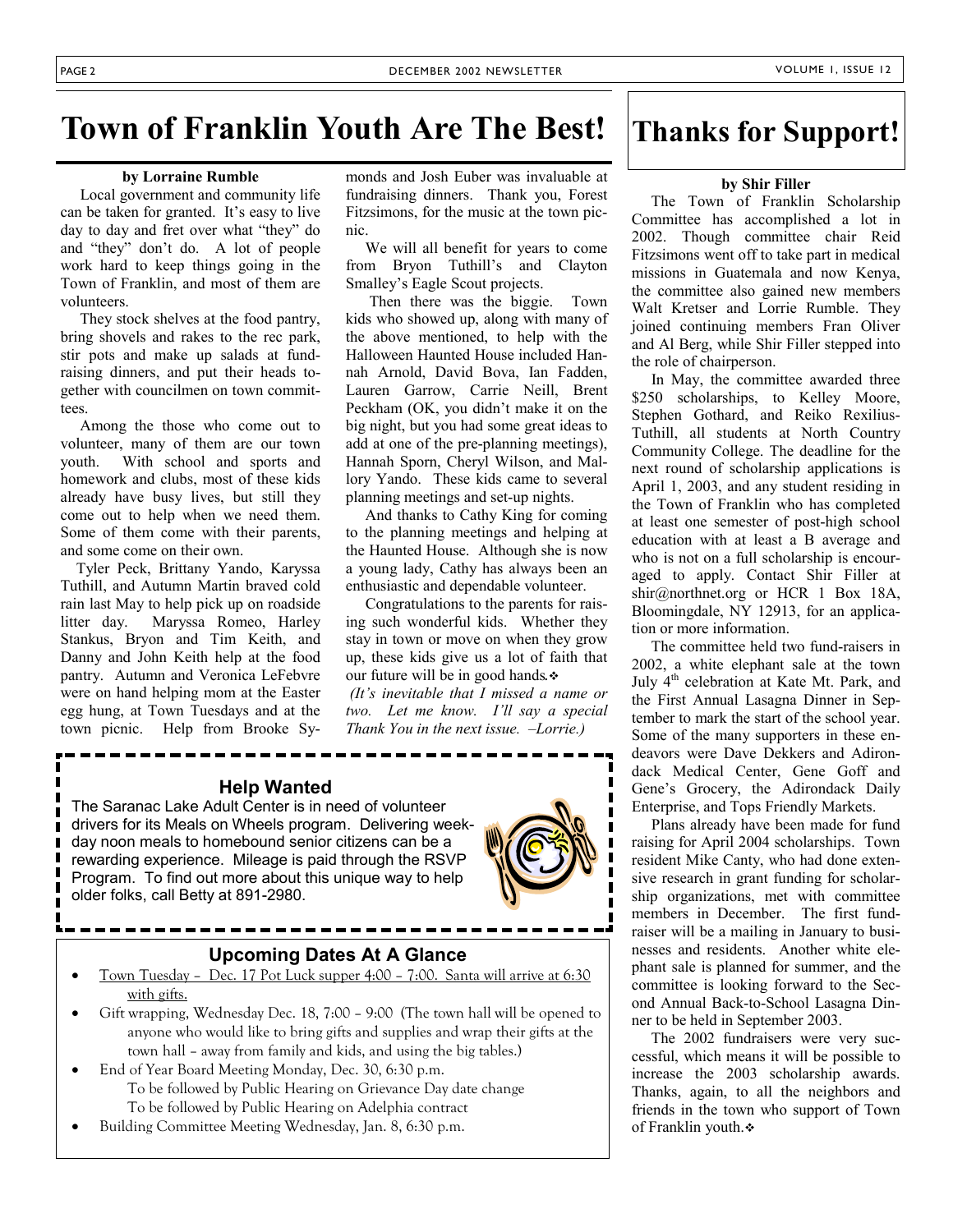### **Town of Franklin's Veterans' Honor Roll**

 Betty Wilson asked for permission from the town board to update the Veterans' Honor Roll on the wall in the Franklin Town Hall. She would like to focus on veterans of Vietnam and Korean conflicts. Currently on the wall in the town hall are names of residents who served in the armed services during World War II.

 "I have no idea how many names there will be," Wilson said. The board suggested that space for the memorial should be considered by the Building Use Committee as they research space needs for a new town hall.

 Betty Wilson was appointed as coordinator of the project. People with names for the memorial should call her at 891- 3626, stop by to see her at Gene's Grocery, or leave a message for her at the town hall.

 She is looking for veterans who lived in the Town of Franklin at the time they either enlisted or were drafted into armed services and who served overseas in active duty during the Korean War and Vietnam War years *.*

### **Welcome Pastor Drake and Family**

 On Friday, December 13, the congregation of the Church of the Nazarene celebrated the installation of their new pastor, David Drake. Pastor Drake replaces Betty Jean Goodwin, who moved with her family in September for a position at the Nazarene College in Boston.

 The Drake family came to the Vermontville from North Tonawanda, New

York, near Buffalo, so they are used to lots of snow. Pastor Drake's wife, Kathryn, is busy with getting moved in and getting the kids – Kelly, David, Deonne, Robbie, Daniel, and Sarah - settled in and registering them in school in Saranac Lake and Bloomingdale.

 We welcome Pastor Drake and his family into our community *.*

### **Replacement for Ames Needed in Saranac Lake**

#### *(Continued from page 1)*

can afford to pay. Hopefully, before Christmas, I'll make the 80-mile round trip to Plattsburgh to find shoes for the grandchildren, jeans, lingerie, fish tank filters, sparkling flavored beverages, yarn, yard goods, craft materials, etc.

 My conclusion is that we every-day residents in the tri-lakes area need a department store once again in Saranac Lake. What is your input in this situation? Everyone I have talked to seems to voice the same sentiment as I do.

 Let us support the groups who are working to remedy this need in our area. Please voice your opinion to our town officials whether it be "Yes!" or "No!"

 In the meantime, we'll be ready for Christmas on December 25. My sincere wishes to all people in the Town of Franklin are: Holiday Happiness, Peace, and Good Health!

### **Board Studying Highway Issues**

 During the question and comment session at the December Town Board Meeting, Glenn Swinyer addressed the board to find out if any action had been taken on concerns he has about the town highway department that he'd brought to the board's attention. In March of this year, Swinyer wrote to the board with several issues. The letter was turned over to Gene Goff and Walt Kretser, councilmen who form the committee to oversee the town highway department.

 Goff reassured Swinyer that the issues are being pursued. "We've met several

times about it, with the board, and with the highway superintendent," Goff said. "We identified three issues. With the authorization from the board last month, I spent many hours compiling a lot of information." Because of the nature of the complaints, the board discussions were held in executive session. "The board will determine what necessary steps will be taken to rectify the problems."

 Swinyer then brought two new complaints against the highway department for the town board to investigate *.*

### **Building Plans: What's It Going to Cost?**

#### *(Continued from page 1)*

committee that whatever they come up with, the final decision will be made in the voting booth. What are town residents are willing to support?

 "We need to give them options," he advised. "And I think a bottom line will be: What is it going to cost?"

 In the 1980's a building planning committee had been formed and they recommended a capital fund be started. Since then, the town has put aside \$81,000 with another \$10,000 to be added next year.

 Other avenues of funding are being explored. Karl had invited Mike Canty to the meeting for his advice. Canty has spent many hours on behalf of the committee to study what funds in grants and loans might be available.

 "Actually," Canty said, "there's just about nothing out there for a new building." What he recommended instead is that the committee divide up the work into separate projects. "There are funds out there for senior citizens, youth, handicap access, historical preservation, libraries."

 Then, Town Historian Teresa Eshelman surprised everyone by pointing out that selling the town hall, with the hope that it would be used for a business, would give the town money to build a new town hall.

 Janet Ordway agreed. "I've talked to people who say, 'Get rid of that old town hall, we need a new building'," she said.

 Whatever conclusions the committee will come up with, member Roger Symonds reminded them, "Keep in mind the committee will report to the board. It will be the board who will present options to the public."

 Committee members are Frank Karl, Janet Ordway, Walt Kretser, Jean Baltzly, and Roger Symonds. Your opinions on the subject can be directed to one of them or to a town board member.

 The next building committee meeting will be Wednesday, January 8, 2003, at 6:30 p.m. $\div$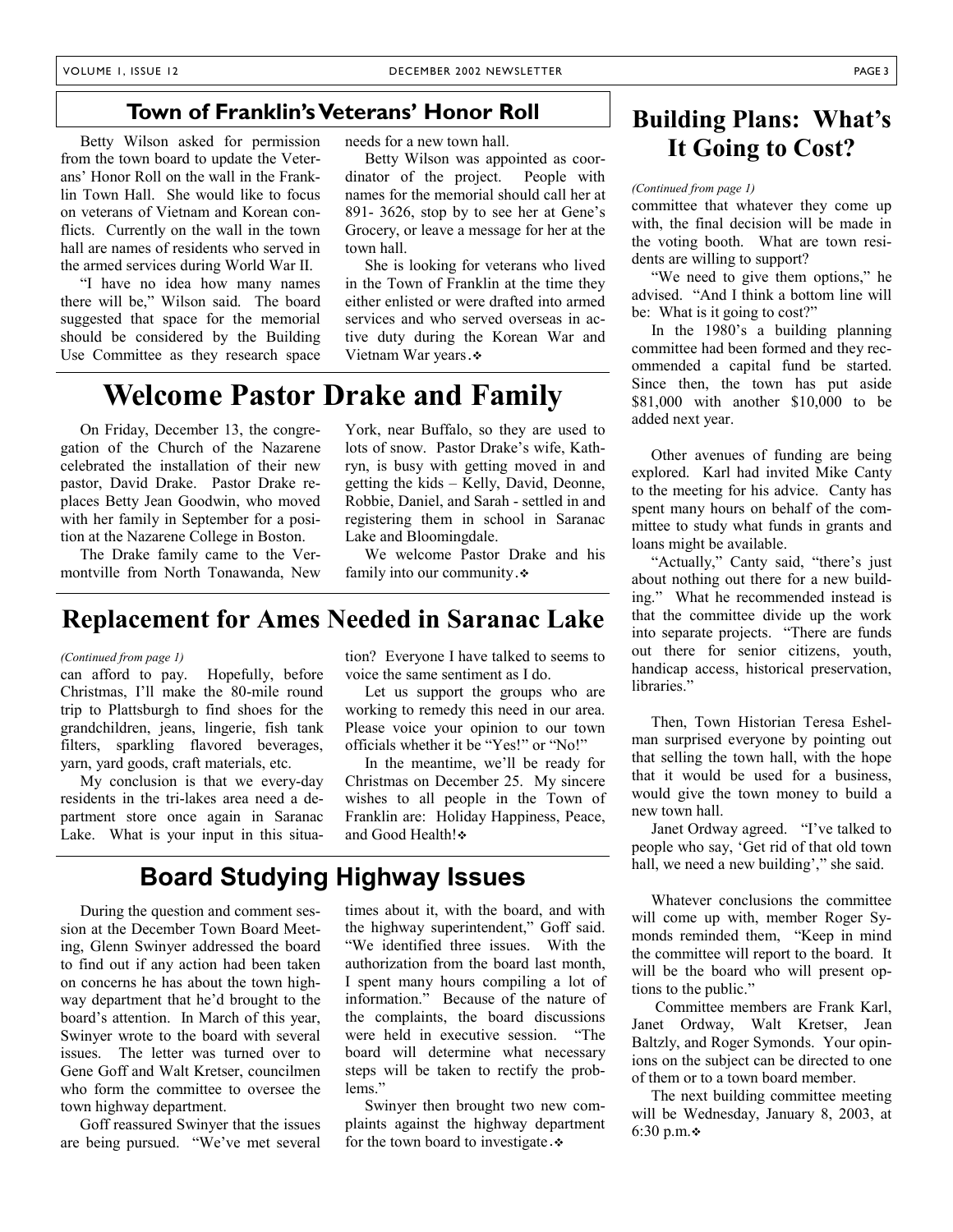## **Highway Superintendent's Report**

#### **by Donald Vorrath**

 This month's report is different from the previous eleven. It will not be a

year-end synopsis of your highway department, nor a list of accomplishments (of which there have been many), but to point out why we were able to do all that we did in 2002. It's all about personnel.

 The Town of Franklin is fortunate to have a highway department staff with the experience and expertise

that is invaluable. Not everyone can do all the same jobs equally well, but as a group their strengths far outweigh their weaknesses.

Yes, there are differences from time

to time, but when one looks at the "big picture," your highway department personnel are an asset that has taken many years to accrue.

 And just as a man is known by the company he keeps, a company (in this case, a town) is known by the men it keeps.

 And, finally, Merry Christmas and Happy New Year.

### **Shawn Rowe Recovering from Heroic Rescue**

 College students are finishing up their fall semester and grades soon will be in the mail. One student already knows he will be getting one "incomplete". With good reason.

 Shawn Rowe, a junior at St. Lawrence, isn't the kind of student to shrug off schoolwork, but his grade is for a sports-related education class requiring lifting weights, and he just can't do it. Yet. He's still waiting for injured back muscles to heal from his heroic deed on October 5.

 As Rowe and two friends, Clementine Bitik and Zack Remington, were returning to their dorms that evening, high winds from Hurricane Lily's storm blew a twenty-five foot oak tree onto them.

 Remington crawled out. When Bitik didn't appear, Rowe crawled under power lines and branches to find her unconscious, trapped by the tree. When he realized that there was no way he could lift the two-foot trunk, Shawn crawled under the tree and lifted it with his back. Shawn and Remington got Bitik out from under the weight and she regained consciousness.

At the hospital, they learned that in

addition to a concussion Bitik broke her collarbone and several vertebrae.

 Rowe was treated as well. According to mom, Mary Jo Rowe, "The doctor told us Shawn lifted more than he should have been able to." Even with adrenaline, the feat was more than someone in the best of shape should ever have been able to do.

 "He'd been working out in the weight room with his upper body," Mary Jo said. "Even though he injured himself, the doctor said he injured himself right, because he used his whole back and not one spot."

 Nevertheless, Shawn did pull all his back muscles, and he's been told it will take time before his back will be completely healed.

 Shawn, the son Roger and Mary Jo, is studying fine arts and education and plans to be a teacher.

 Shawn's heroic deed was reported in the Adirondack Daily Enterprise, and the St. Lawrence newspaper called him a "saint".

 Those who know Shawn aren't surprised that he would give it his all and more. That's just the way Shawn is*.*

### **Safe Winter Driving**

 The Town Highway Department's main responsibility is to keep our roads safe. While a lot of work gets done in spring, summer, and fall, it's the work they do throughout the winter that most people see as affecting their lives.

 Winter driving can be hazardous. Many mornings the snowplow drivers are called out as early 3:00 a.m. to open the roads for school busses and early morning drivers. As snow continues throughout the day, the plows meet up with more and more traffic on the roads.

 The town plow drivers have excellent safety records. Highway Superintendent Donald Vorrath asks everyone to share responsibility to keep the roads safe.

 One issue is the problem of children playing on the snow banks. Parents should know that with the blades down and snow flying off the slusher, the drivers often are not even able to see the children on the snow banks, let alone be able to maneuver or stop should a child be endangered. Parents are asked to please teach children to stay away from the road and snow banks when the plows are coming down the road.

 As a car approaches an on-coming plow truck on the town's narrow roads, Vorrath asks that drivers pull over to the right as far as they safely can. Consider slowing down. The plows can go only so far to their right (can you say "mailboxes"?), and everyone is safer if car drivers allow the trucks the road space they need.

 Vorrath also reminds car owners that the snow and sand flying from the plow blades can damage vehicles parked too close to the road – please pull your cars back.

 Try to imagine the road from the plow driver's perspective. These 30-ton vehicles don't have the maneuverability of a car. On some sections of town roads, the plow and slusher do take more than their "share" of the road. If it helps, keep in mind that the plows are out there to clear and sand the roads for you *.*

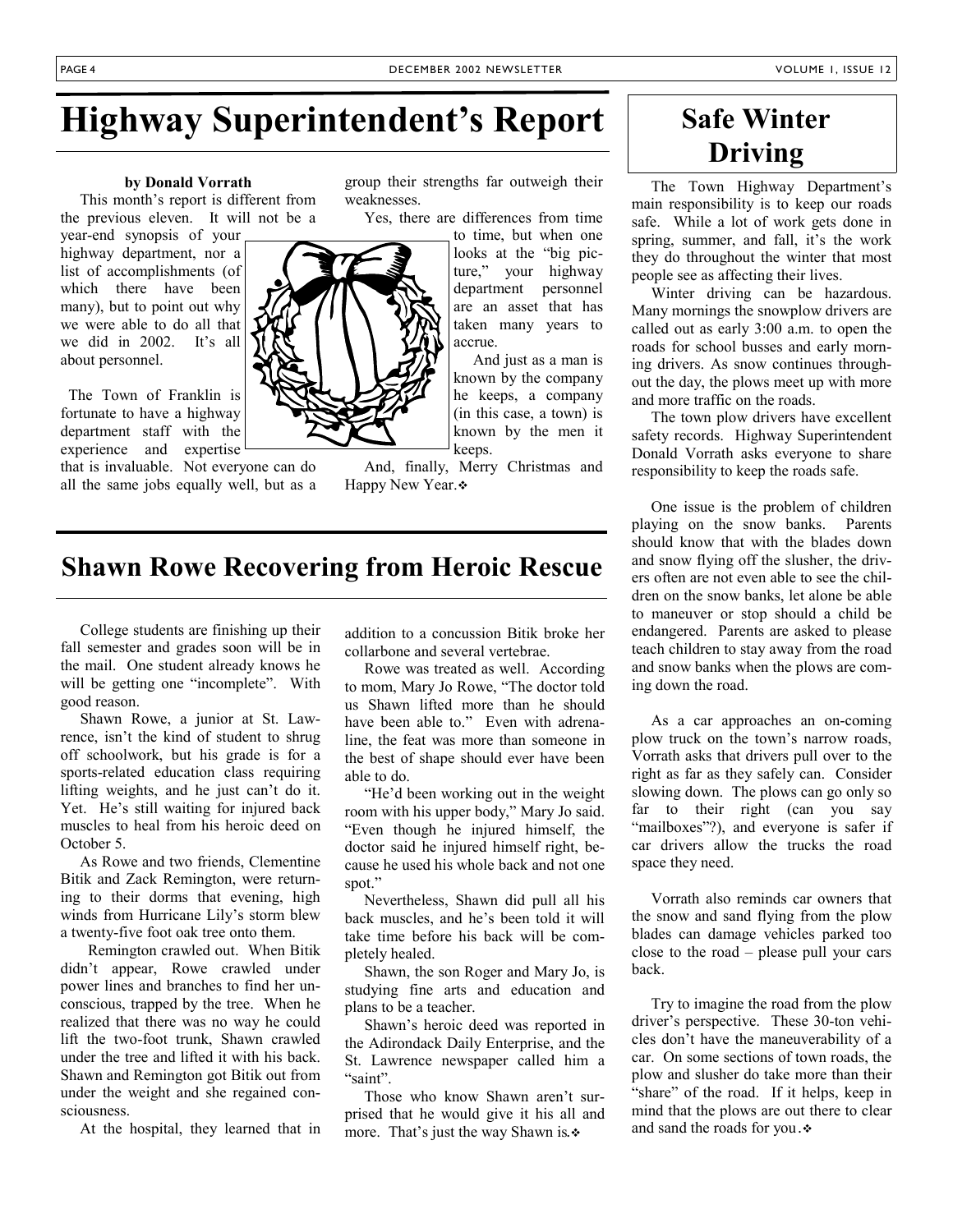### **E-911 Field Work Almost Done**

envelope. Matching properties on the maps to the questionnaires is critical to the success of the emergency system. The information is put into the E-911 database that a dispatcher will rely on to send out a response vehicle in an emergency.

 As of December, sixty-five percent of Town of Franklin residents responded to the mailing.

 "Accuracy depends upon the individuals' responses," Brown said. He and Work are waiting for more questionnaires to be returned. "When the response percentage is down, we have to use other means to determine the information. It's time consuming and the information not as accurate."

 The team also is working on conflicting road names. Three town roads are known by two names, and a decision among residents on the roads will have to be made to settle on an official name: Alder Brook Road vs. Alder Brook Park Road; Roseman Lane vs. Rosylyn Lane, and Bass Pond Road vs. Bass Lake Road.

 Residents who live on the roads will be canvassed for their preference. More than fifty percent of the owners must agree on the name to be used. If there is no agreement, the town board may be asked to get involved in making a final decision.

Another issue will be the naming of

dences. Seven Town of Franklin private roads are unnamed.

 "We want to make residents on those private roads aware that we need to have a name on the road so we have good addresses in an emergency," Brown said.

 Even with the road names to be worked out and the unanswered questionnaires, Brown estimates that their phase of the project, new addresses, will be completed in January 2003.

 After that, information will be fed into a database for the communications center, which is planned to be in Malone. Calls to E-911 will be answered by a dispatcher there who will use information Work and Brown put into the database.

 When asked about reported problems in Malone, Brown said, "It really has nothing to do with our part of it. The controversy is over where the communications center will be in Malone. It won't hold up our part here."

A last word from Richard Brown?

 "One thing, I would like to thank the people for their cooperation on the questionnaires. Encourage people who have not yet sent them back to do so: It takes just a few minutes to fill out the thing and put it into the self-addressed envelope."

 Residents who lost their questionnaires, or who may not have gotten the mailing, can call the Office of Emergency Services in Malone at 483-8584 *.*

#### **Private Roads in Need Names**

 Richard Brown and Donald Work, who make up the Project Team for the Franklin County Office of Emergency Services 911 Numbering Project, are asking that residents on unnamed private roads with more than three residences or businesses to take the necessary steps to name their roads. "We encourage residents on those roads and drives to name them so we can have good addresses in an emergency," Brown said.

 Forms and rules and regulations for naming roads can be picked up at the Franklin Town Hall. Residents also can call the town hall at 891-2189.

Private roads that Brown and Work have recommended to be named are:

- On Fletcher Farm Road (Williams, Farmer, Lindsay)
- "North Branch Road" (Grupe, Williams, Camp Onchi, Pinto, Morrissey, Sofranko, Semour)
- Off Meenagha Lodge Road (Northrop, Tennant, Nadler, Camp [formerly Masters], Callanan, Pace)
- Off Meenagha Lodge Road (Little, Skutnik, Silber, Mitchell)
- Off Kushawua-Mud Pond Road (Grosse, Flynn, Boyington, Mundy, Gaffney)
- Off Alder Brook park Road (Kramer, Wing, Hemick)
- At Inman (Pope, Staves, Bayne, Williams, Daniels, Bechard, Bruce, Kipp)

### **Onchiota History Author Winner of**  *(Continued from page 1)* **Prestigious Awards Prestigious Awards**

 Retired Army Col. David Fitz-Enz, hadn't planned a second career as a writer when he and his wife, Carol, retired to Onchiota in 1993. Fitz-Enz, who was a paratrooper and aviator, served in Vietnam as an army combat photographer doing documentaries for the National Archives.

 As it turned out, Fitz-Enz not only is a writer, but he has recently been honored with two prestigious awards for his two historical books, "Why a Soldier: A Signal Corpsman's Tour from Vietnam to the Moscow Hot Line" and "The Final Invasion: Plattsburgh, the War of 1812's Most Decisive Battle."

 In June, Fitz-Enz was awarded the Distinguished Writing Award from the Army Historical Foundation of Washington, D.C., and in October he was awarded by the Knights Templar with the Military Order of St. Louis for his military research.

 He told the Adirondack Daily News, "Having only written two books, I'm kind of overwhelmed."

 Fitz-Enz became a writer after making a film for PBS. "People asked for my memoirs from Vietnam," he said. "The book took two years to write and three and a half to get published." To date the book has sold over 20,000 copies and still is selling well.

 In 1999, he wrote and produced a PBS TV film on the Battle of Plattsburgh. "My wife and I had done a tremendous amount of research on the battle, here and in Canada," he said. "When the project was done, my co-workers said I ought to write a book." From that came the book on the War of 1812.

 Fitz-Enz recently was in England to lecture at the International Napoleonic Fair in London on the War of 1812.

 The Town of Franklin was honored to have Col. and Mrs. Fitz-Enz attend their December 9 meeting, at which he presented the town with signed copies of his two books.

 Fitz-Enz recently finished a murder mystery, "Root of Evil", and a novel. He also has a contract to write a book on the USS Constitution, Old Ironsides. •